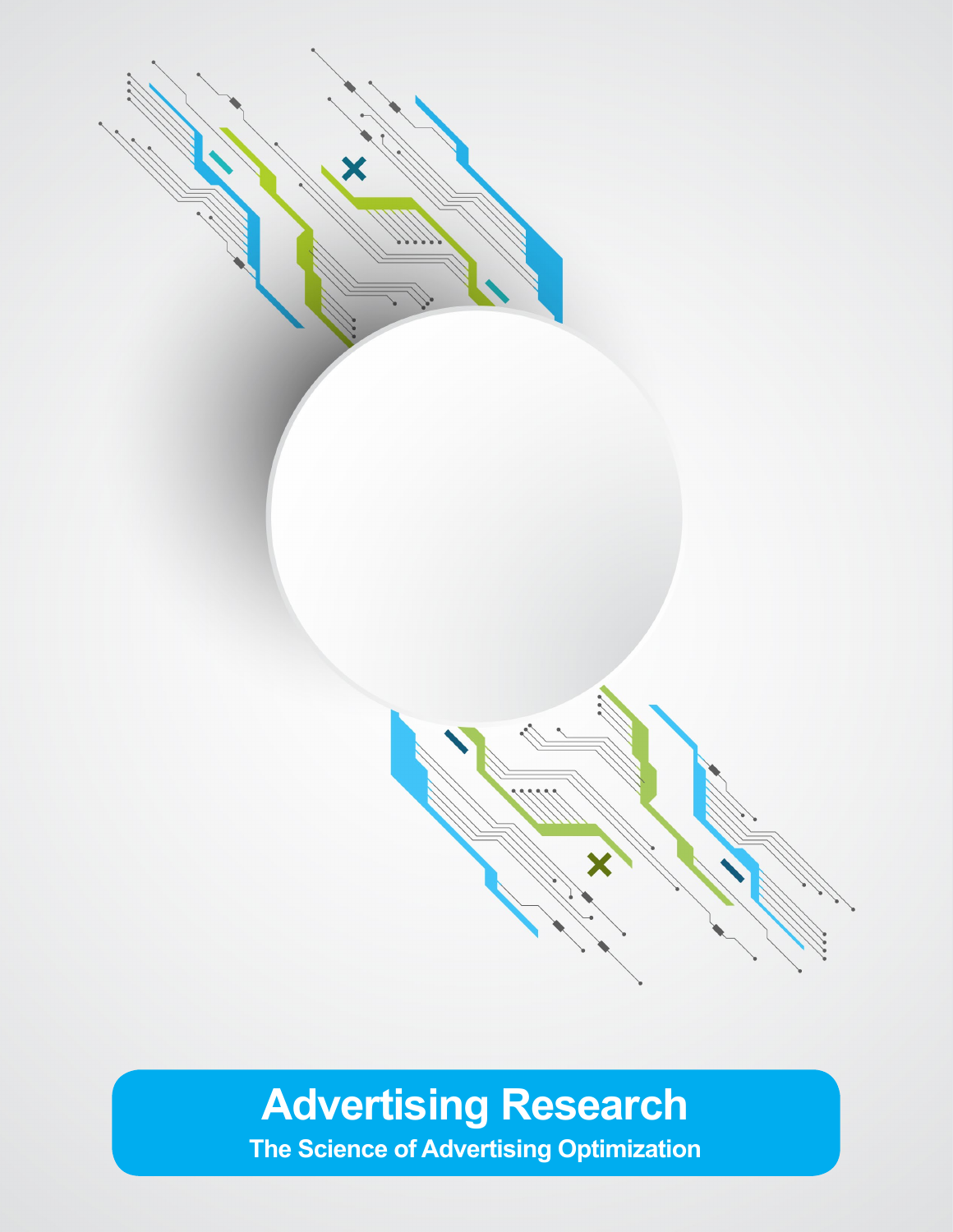# Why Test Advertising?

**Advertising is one of the most expensive marketing functions, yet Decision Analyst estimates that more than 50% of all advertising is largely ineffective.**

**Without objective research, advertising is just a "guessing game." To help improve advertising effectiveness, Decision Analyst offers an array of research services.**



### CopyOpt**™** Advertising Optimization

The basic variables of a brand's advertising are positionings, messages, and imagery. Once the ranges of these variables are identified, choice modeling is used to determine optimal combinations. Target-audience consumers are asked to rate the degree to which combinations of the variables create interest in buying the brand. Each respondent usually sees 5 to 10 scenarios (i.e., combinations of variables). Choice modeling is used to derive the potential selling value of all possible combinations. The top ads (combinations) then go into a routine copy-testing sequence.



# CopyScreen®

CopyScreen® is a system used to evaluate earlystage advertising ideas and concepts in print-ad format in batches of 10 to 20 ads at a time. Each advertising concept is translated into a rough print ad—with a headline, body copy, and artwork. Then a representative sample of target-audience respondents review and evaluate the rough print ads online. Each respondent sees all of these early-stage print ads twice and answers a series of four questions about each advertising concept. The answers are fed into a mathematical model that computes an overall score for each ad to identify the advertising concepts with the greatest potential.

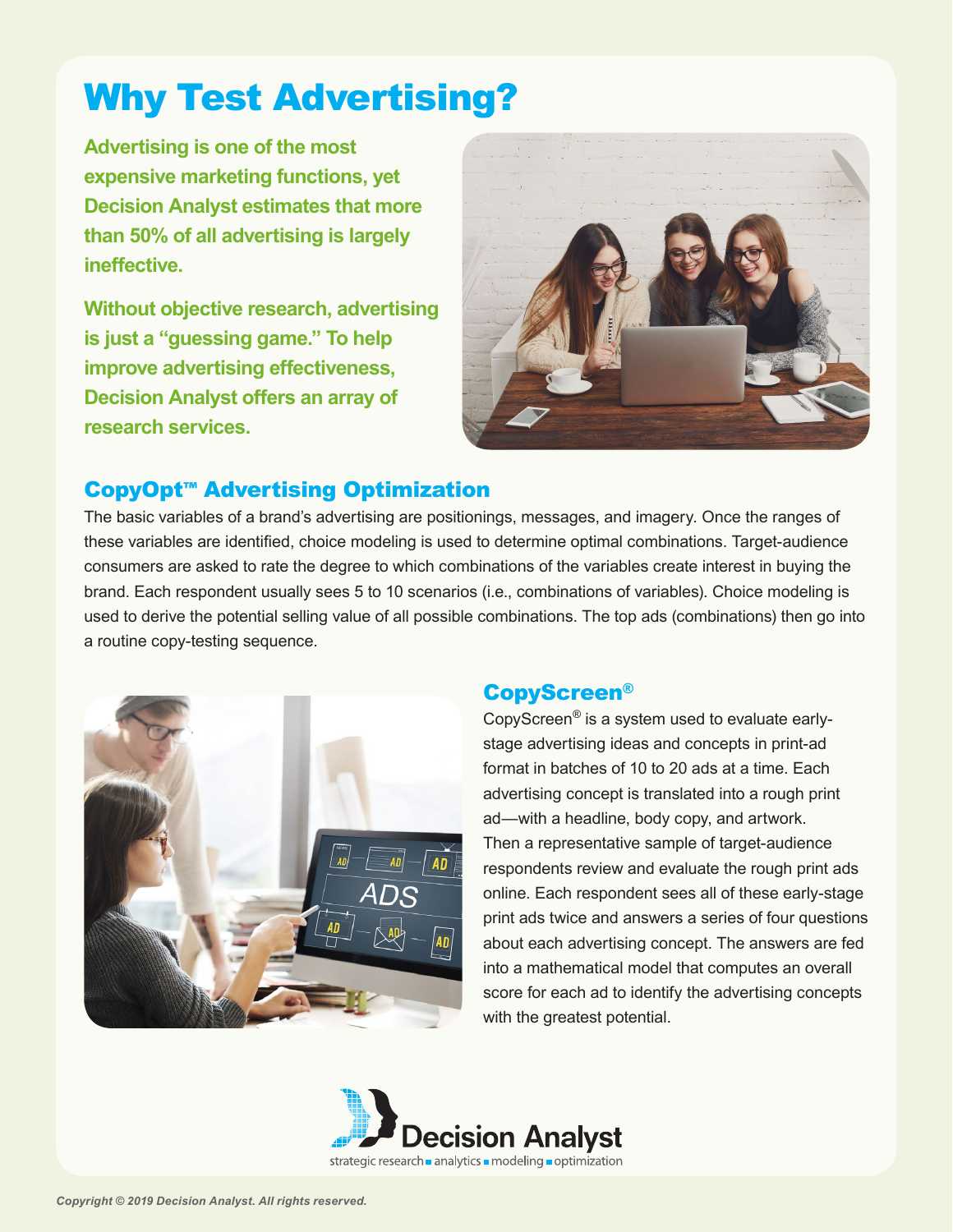#### SellingPower™ Model

**This mathematical model is the primary measure of overall advertising effectiveness, based on 20 key measurements. The major variables in the SellingPower™ model are:**

- **Persuasion (Brand Purchase Intent)**
- Brand Reinforcement
- **Possible Increase in Frequency of Usage**
- **F** Attention Value
- **Brand Registration**
- **Brand Remembrance**
- **E** Stimulation
- **Empathy/Identification**
- Wearout
- **Memorability**
- **Pass-Along Potential**

#### What Types Of Advertising Can Be Tested?

- **Television Storyboards**
- **F** Television Animatics
- **Television Photomatics**
- **F** Television Commercials
- Radio Scripts
- **F** Radio Commercials
- **Newspaper Ad Concepts**
- **Newspaper Ads**
- **Magazine Ad Concepts**
- **Magazine Ads**
- **<sup>■</sup>** Online Advertising
- **Mobile Advertising**
- **Content Marketing "Ads"**
- **Outdoor or OOH Ads**
- **Digital Billboards**

#### CopyCheck®

CopyCheck® is an online system used to help evaluate and improve advertising concepts and early-stage print ads, TV storyboards, digital ads, and radio scripts.

The creative concept is tested in the form of a rough execution—before the expense of final production.



A representative sample of target-audience consumers views one ad (i.e., a monadic test) and answers a series of open-ended and closed-ended questions. CopyCheck® not only provides a "directional" estimate of an ad's probable effectiveness, it also provides diagnostic feedback via verbatim responses to the open-ended questions. CopyCheck<sup>®</sup> is often used in place of focus groups.

#### CopyTest®

CopyTest® is a comprehensive advertising pretesting system designed to predict the effectiveness of semifinished to finished commercials and advertisements. A representative sample of the target audience is exposed to the advertising online. Participants see the advertising twice and then complete a battery of 60 questions and diagnostic ratings. The results are fed into the SellingPower™ model. Based on normative data, internal diagnostics, and the SellingPower™ model, CopyTest® provides an accurate measure of advertising effectiveness.

#### CopyTrack®

CopyTrack® is an online advertising tracking system. It is composed of standard modules for measuring advertising awareness, message recall, trial, usage, brand image, etc., in real-world environments over an extended period of time. The data are collected via continuous, or pulsed, online surveys. CopyTrack® is tailored to the product category and the client's objectives. It is designed to accurately measure an advertising campaign's long-term effects, including changes in:

- Brand awareness
- Advertising awareness
- Advertising message recall
- **Advertising recognition**
- **Brand image profile**
- Media usage patterns